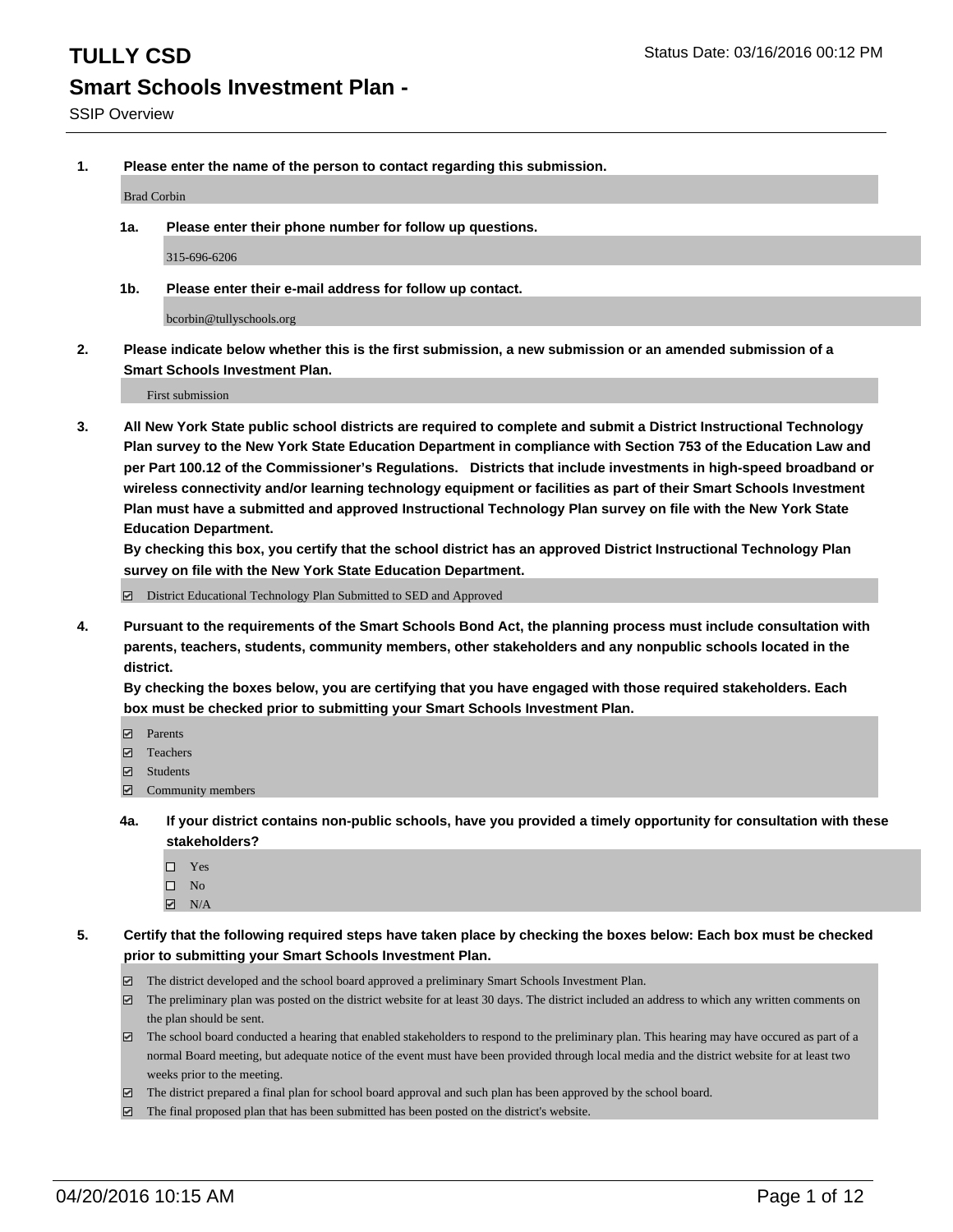## **TULLY CSD** Status Date: 03/16/2016 00:12 PM **Smart Schools Investment Plan -**

SSIP Overview

**5a. Please upload the proposed Smart Schools Investment Plan (SSIP) that was posted on the district's website. Note that this should be different than your recently submitted Educational Technology Survey. The Final SSIP, as approved by the School Board, should also be posted on the website and remain there during the course of the projects contained therein.**

Smart Schools Bond Spending Plan (FINAL PLAN with Engineering)- website Dec. 2015.docx

**6. Please enter an estimate of the total number of students and staff that will benefit from this Smart Schools Investment Plan based on the cumulative projects submitted to date.**

1,125

**7. An LEA/School District may partner with one or more other LEA/School Districts to form a consortium to pool Smart Schools Bond Act funds for a project that meets all other Smart School Bond Act requirements. Each school district participating in the consortium will need to file an approved Smart Schools Investment Plan for the project and submit a signed Memorandum of Understanding that sets forth the details of the consortium including the roles of each respective district.**

 $\Box$  The district plans to participate in a consortium to partner with other school district(s) to implement a Smart Schools project.

**8. Please enter the name and 6-digit SED Code for each LEA/School District participating in the Consortium.**

| <b>Partner LEA/District</b> | <b>ISED BEDS Code</b> |
|-----------------------------|-----------------------|
| (No Response)               | (No Response)         |

**9. Please upload a signed Memorandum of Understanding with all of the participating Consortium partners.**

(No Response)

**10. Your district's Smart Schools Bond Act Allocation is:**

\$784,252

**11. Enter the budget sub-allocations by category that you are submitting for approval at this time. If you are not budgeting SSBA funds for a category, please enter 0 (zero.) If the value entered is \$0, you will not be required to complete that survey question.**

|                                       | Sub-<br>Allocations |
|---------------------------------------|---------------------|
| <b>School Connectivity</b>            | 0                   |
| Connectivity Projects for Communities | 0                   |
| Classroom Technology                  | 0                   |
| Pre-Kindergarten Classrooms           | $\Omega$            |
| Replace Transportable Classrooms      | $\Omega$            |
| High-Tech Security Features           | 319,900             |
| <b>Totals:</b>                        | 319,900.00          |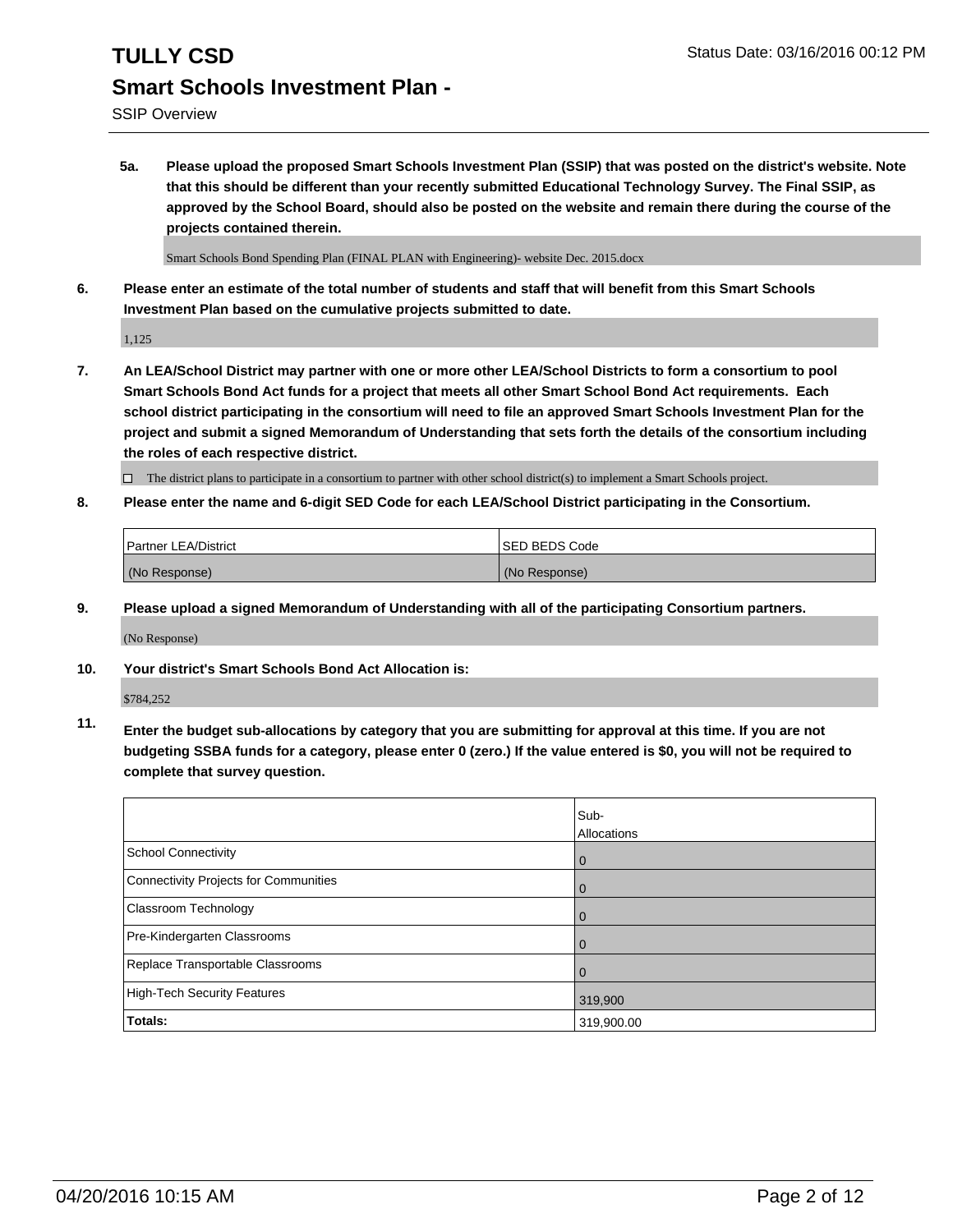- **1. In order for students and faculty to receive the maximum benefit from the technology made available under the Smart Schools Bond Act, their school buildings must possess sufficient connectivity infrastructure to ensure that devices can be used during the school day. Smart Schools Investment Plans must demonstrate that:**
	- **sufficient infrastructure that meets the Federal Communications Commission's 100 Mbps per 1,000 students standard currently exists in the buildings where new devices will be deployed, or**
	- **is a planned use of a portion of Smart Schools Bond Act funds, or**
	- **is under development through another funding source.**

**Smart Schools Bond Act funds used for technology infrastructure or classroom technology investments must increase the number of school buildings that meet or exceed the minimum speed standard of 100 Mbps per 1,000 students and staff within 12 months. This standard may be met on either a contracted 24/7 firm service or a "burstable" capability. If the standard is met under the burstable criteria, it must be:**

**1. Specifically codified in a service contract with a provider, and**

**2. Guaranteed to be available to all students and devices as needed, particularly during periods of high demand, such as computer-based testing (CBT) periods.**

**Please describe how your district already meets or is planning to meet this standard within 12 months of plan submission.**

(No Response)

- **1a. If a district believes that it will be impossible to meet this standard within 12 months, it may apply for a waiver of this requirement, as described on the Smart Schools website. The waiver must be filed and approved by SED prior to submitting this survey.**
	- □ By checking this box, you are certifying that the school district has an approved waiver of this requirement on file with the New York State Education Department.
- **2. Connectivity Speed Calculator (Required)**

|                         | Number of<br>Students | Multiply by<br>100 Kbps | Divide by 1000 Current Speed<br>to Convert to<br>Reauired<br>Speed in Mb | lin Mb             | Expected<br>Speed to be<br>Attained Within   Required<br>12 Months | <b>Expected Date</b><br>l When<br>Speed Will be<br>l Met |
|-------------------------|-----------------------|-------------------------|--------------------------------------------------------------------------|--------------------|--------------------------------------------------------------------|----------------------------------------------------------|
| <b>Calculated Speed</b> | (No<br>Response)      | (No Response)           | (No<br>Response)                                                         | l (No<br>Response) | (No<br>Response)                                                   | l (No<br>Response)                                       |

### **3. Briefly describe how you intend to use Smart Schools Bond Act funds for high-speed broadband and/or wireless connectivity projects in school buildings.**

(No Response)

**4. Briefly describe the linkage between the district's District Instructional Technology Plan and the proposed projects. (There should be a link between your response to this question and your response to Question 1 in Part E. Curriculum and Instruction "What are the district's plans to use digital connectivity and technology to improve teaching and learning?)**

(No Response)

**5. If the district wishes to have students and staff access the Internet from wireless devices within the school building, or in close proximity to it, it must first ensure that it has a robust Wi-Fi network in place that has sufficient bandwidth to meet user demand.**

**Please describe how you have quantified this demand and how you plan to meet this demand.**

(No Response)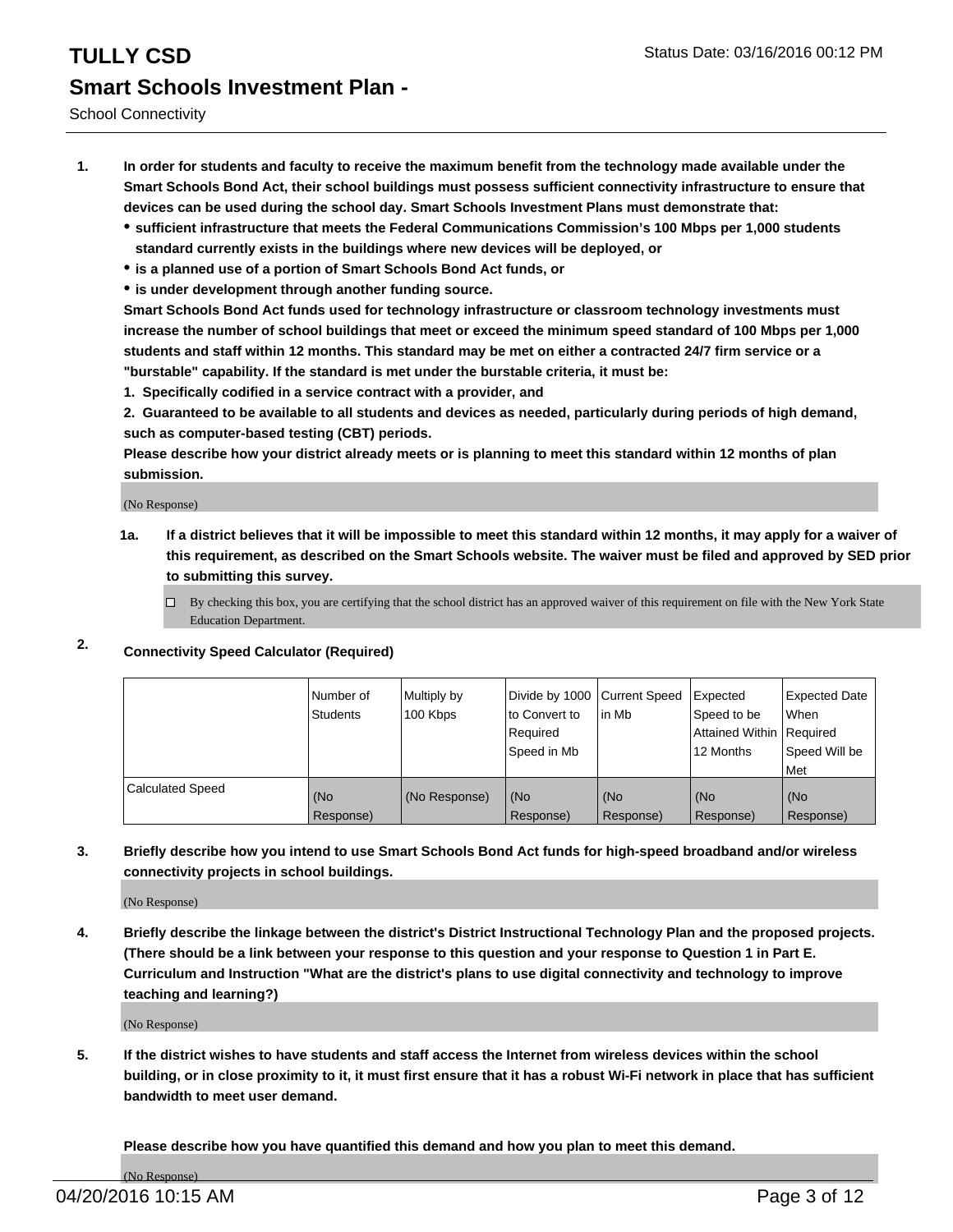School Connectivity

**6. As indicated on Page 5 of the guidance, the Office of Facilities Planning will have to conduct a preliminary review of all capital projects, including connectivity projects.**

| Project Number |  |
|----------------|--|
| (No Response)  |  |

**7. Certain high-tech security and connectivity infrastructure projects may be eligible for an expedited review process as determined by the Office of Facilities Planning.**

**Was your project deemed eligible for streamlined review?**

(No Response)

**8. Include the name and license number of the architect or engineer of record.**

| 'Name         | i License Number |
|---------------|------------------|
| (No Response) | (No Response)    |

**9. If you are submitting an allocation for School Connectivity complete this table. Note that the calculated Total at the bottom of the table must equal the Total allocation for this category that you entered in the SSIP Overview overall budget.** 

|                                            | Sub-              |
|--------------------------------------------|-------------------|
|                                            | <b>Allocation</b> |
| Network/Access Costs                       | (No Response)     |
| <b>Outside Plant Costs</b>                 | (No Response)     |
| School Internal Connections and Components | (No Response)     |
| <b>Professional Services</b>               | (No Response)     |
| Testing                                    | (No Response)     |
| <b>Other Upfront Costs</b>                 | (No Response)     |
| <b>Other Costs</b>                         | (No Response)     |
| Totals:                                    |                   |

| Select the allowable expenditure | Item to be purchased | Quantity      | Cost per Item | Total Cost    |
|----------------------------------|----------------------|---------------|---------------|---------------|
| type.                            |                      |               |               |               |
| Repeat to add another item under |                      |               |               |               |
| each type.                       |                      |               |               |               |
| (No Response)                    | (No Response)        | (No Response) | (No Response) | (No Response) |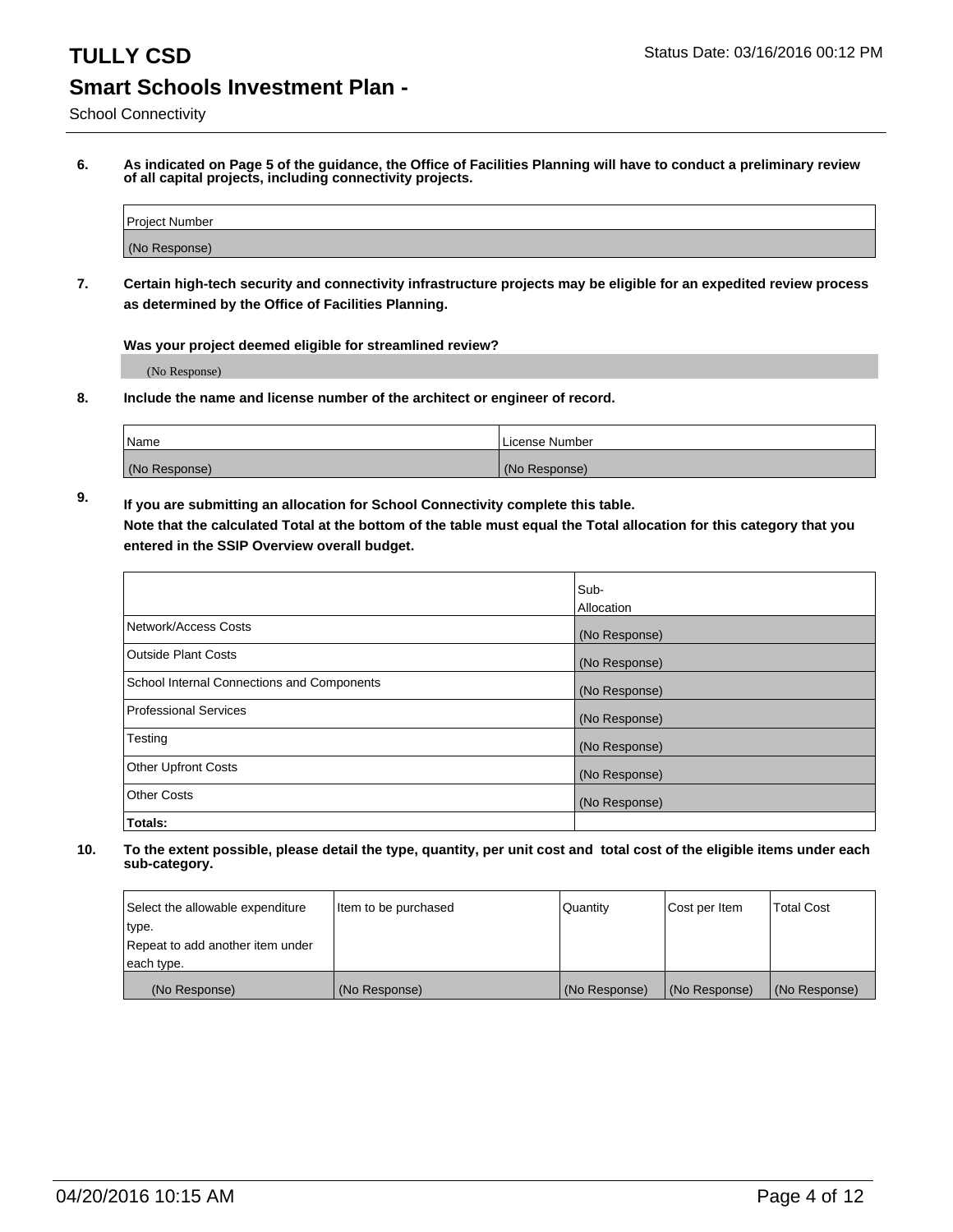Community Connectivity (Broadband and Wireless)

**1. Briefly describe how you intend to use Smart Schools Bond Act funds for high-speed broadband and/or wireless connectivity projects in the community.**

(No Response)

**2. Please describe how the proposed project(s) will promote student achievement and increase student and/or staff access to the Internet in a manner that enhances student learning and/or instruction outside of the school day and/or school building.**

(No Response)

**3. Community connectivity projects must comply with all the necessary local building codes and regulations (building and related permits are not required prior to plan submission).**

 $\Box$  I certify that we will comply with all the necessary local building codes and regulations.

**4. Please describe the physical location of the proposed investment.**

(No Response)

**5. Please provide the initial list of partners participating in the Community Connectivity Broadband Project, along with their Federal Tax Identification (Employer Identification) number.**

| <b>Project Partners</b> | I Federal ID # |
|-------------------------|----------------|
| (No Response)           | (No Response)  |

**6. If you are submitting an allocation for Community Connectivity, complete this table.**

**Note that the calculated Total at the bottom of the table must equal the Total allocation for this category that you entered in the SSIP Overview overall budget.**

|                                    | Sub-Allocation |
|------------------------------------|----------------|
| Network/Access Costs               | (No Response)  |
| Outside Plant Costs                | (No Response)  |
| <b>Tower Costs</b>                 | (No Response)  |
| <b>Customer Premises Equipment</b> | (No Response)  |
| Professional Services              | (No Response)  |
| Testing                            | (No Response)  |
| <b>Other Upfront Costs</b>         | (No Response)  |
| <b>Other Costs</b>                 | (No Response)  |
| Totals:                            |                |

| Select the allowable expenditure | Item to be purchased | Quantity      | Cost per Item | <b>Total Cost</b> |
|----------------------------------|----------------------|---------------|---------------|-------------------|
| type.                            |                      |               |               |                   |
| Repeat to add another item under |                      |               |               |                   |
| each type.                       |                      |               |               |                   |
| (No Response)                    | (No Response)        | (No Response) | (No Response) | (No Response)     |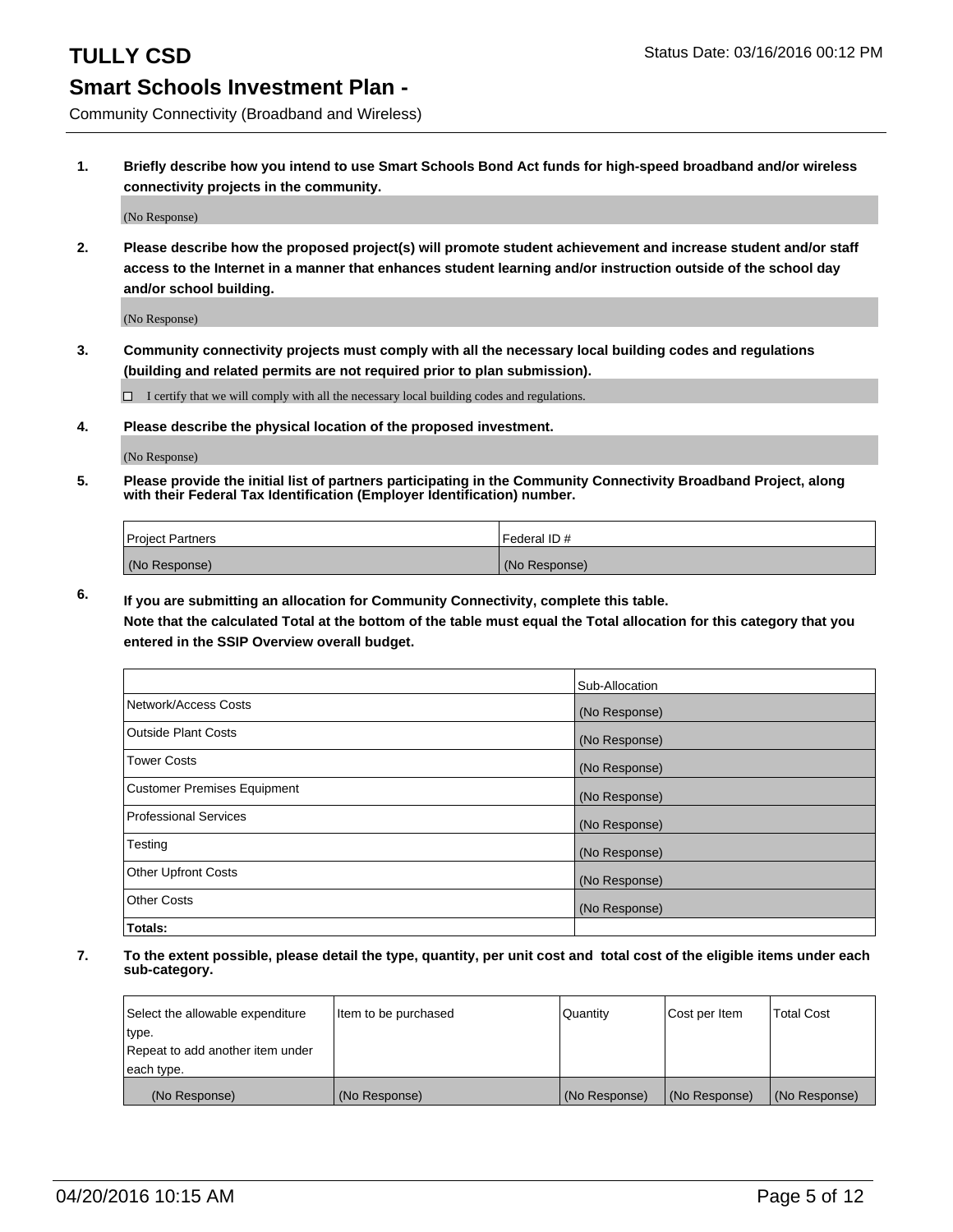### Classroom Learning Technology

**1. In order for students and faculty to receive the maximum benefit from the technology made available under the Smart Schools Bond Act, their school buildings must possess sufficient connectivity infrastructure to ensure that devices can be used during the school day. Smart Schools Investment Plans must demonstrate that sufficient infrastructure that meets the Federal Communications Commission's 100 Mbps per 1,000 students standard currently exists in the buildings where new devices will be deployed, or is a planned use of a portion of Smart Schools Bond Act funds, or is under development through another funding source.**

**Smart Schools Bond Act funds used for technology infrastructure or classroom technology investments must increase the number of school buildings that meet or exceed the minimum speed standard of 100 Mbps per 1,000 students and staff within 12 months. This standard may be met on either a contracted 24/7 firm service or a "burstable" capability. If the standard is met under the burstable criteria, it must be:**

**1. Specifically codified in a service contract with a provider, and**

**2. Guaranteed to be available to all students and devices as needed, particularly during periods of high demand, such as computer-based testing (CBT) periods.**

**Please describe how your district already meets or is planning to meet this standard within 12 months of plan submission.**

(No Response)

**1a. If a district believes that it will be impossible to meet this standard within 12 months, it may apply for a waiver of this requirement, as described on the Smart Schools website. The waiver must be filed and approved by SED prior to submitting this survey.**

 $\Box$  By checking this box, you are certifying that the school district has an approved waiver of this requirement on file with the New York State Education Department.

### **2. Connectivity Speed Calculator (Required)**

|                         | Number of<br><b>Students</b> | Multiply by<br>100 Kbps | Divide by 1000 Current Speed<br>lto Convert to<br>Required<br>Speed in Mb | lin Mb           | Expected<br>Speed to be<br>Attained Within   Required<br>12 Months | <b>Expected Date</b><br>When<br>Speed Will be<br>Met |
|-------------------------|------------------------------|-------------------------|---------------------------------------------------------------------------|------------------|--------------------------------------------------------------------|------------------------------------------------------|
| <b>Calculated Speed</b> | (No<br>Response)             | (No Response)           | (No<br>Response)                                                          | (No<br>Response) | (No<br>Response)                                                   | (No<br>Response)                                     |
| Totals:                 |                              |                         |                                                                           |                  |                                                                    |                                                      |

**3. If the district wishes to have students and staff access the Internet from wireless devices within the school building, or in close proximity to it, it must first ensure that it has a robust Wi-Fi network in place that has sufficient bandwidth to meet user demand.**

**Please describe how you have quantified this demand and how you plan to meet this demand.**

(No Response)

**4. All New York State public school districts are required to complete and submit an Instructional Technology Plan survey to the New York State Education Department in compliance with Section 753 of the Education Law and per Part 100.12 of the Commissioner's Regulations.**

**Districts that include educational technology purchases as part of their Smart Schools Investment Plan must have a submitted and approved Instructional Technology Plan survey on file with the New York State Education Department.**

 $\Box$  By checking this box, you are certifying that the school district has an approved Instructional Technology Plan survey on file with the New York State Education Department.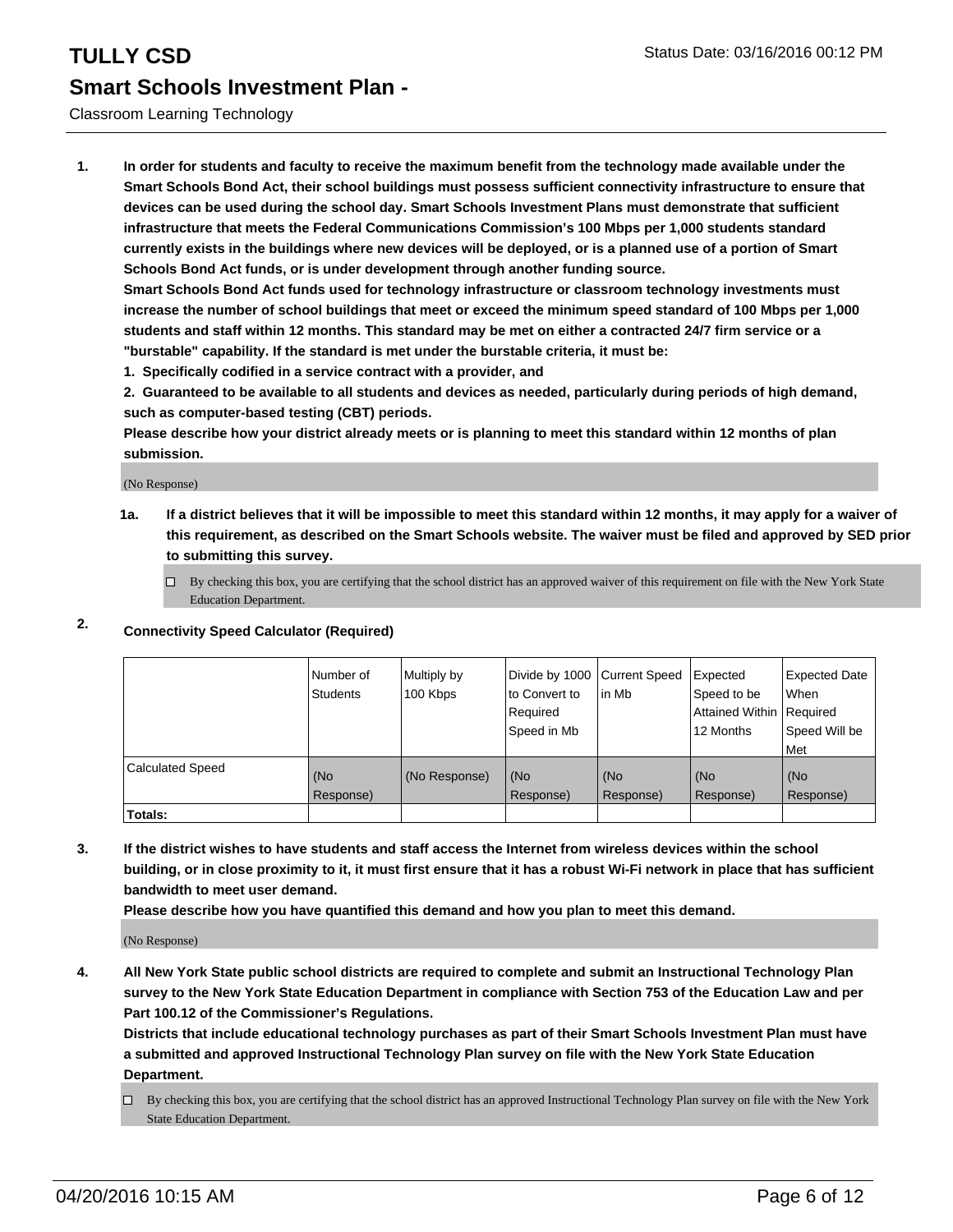Classroom Learning Technology

**5. Describe the devices you intend to purchase and their compatibility with existing or planned platforms or systems. Specifically address the adequacy of each facility's electrical, HVAC and other infrastructure necessary to install and support the operation of the planned technology.**

(No Response)

- **6. Describe how the proposed technology purchases will:**
	- **> enhance differentiated instruction;**
	- **> expand student learning inside and outside the classroom;**
	- **> benefit students with disabilities and English language learners; and**
	- **> contribute to the reduction of other learning gaps that have been identified within the district.**

**The expectation is that districts will place a priority on addressing the needs of students who struggle to succeed in a rigorous curriculum. Responses in this section should specifically address this concern and align with the district's Instructional Technology Plan (in particular Question 2 of E. Curriculum and Instruction: "Does the district's instructional technology plan address the needs of students with disabilities to ensure equitable access to instruction, materials and assessments?" and Question 3 of the same section: "Does the district's instructional technology plan address the provision of assistive technology specifically for students with disabilities to ensure access to and participation in the general curriculum?"**

(No Response)

**7. Where appropriate, briefly describe how the proposed technology purchases will enhance ongoing communication with parents and other stakeholders and help the district facilitate technology-based regional partnerships, including distance learning and other efforts.**

(No Response)

**8. Describe the district's plan to provide professional development to ensure that administrators, teachers and staff can employ the technology purchased to enhance instruction successfully.**

**Note: This response should be aligned and expanded upon in accordance with your district's response to Question 1 of F. Professional Development of your Instructional Technology Plan: "Please provide a summary of professional development offered to teachers and staff, for the time period covered by this plan, to support technology to enhance teaching and learning. Please include topics, audience and method of delivery within your summary."**

(No Response)

- **9. Districts must contact the SUNY/CUNY teacher preparation program that supplies the largest number of the district's new teachers to request advice on innovative uses and best practices at the intersection of pedagogy and educational technology.**
	- $\Box$  By checking this box, you certify that you have contacted the SUNY/CUNY teacher preparation program that supplies the largest number of your new teachers to request advice on these issues.
- **10. A district whose Smart Schools Investment Plan proposes the purchase of technology devices and other hardware must account for nonpublic schools in the district.**

**Are there nonpublic schools within your school district?**

□ Yes

 $\square$  No

**11. Nonpublic Classroom Technology Loan Calculator The Smart Schools Bond Act provides that any Classroom Learning Technology purchases made using Smart**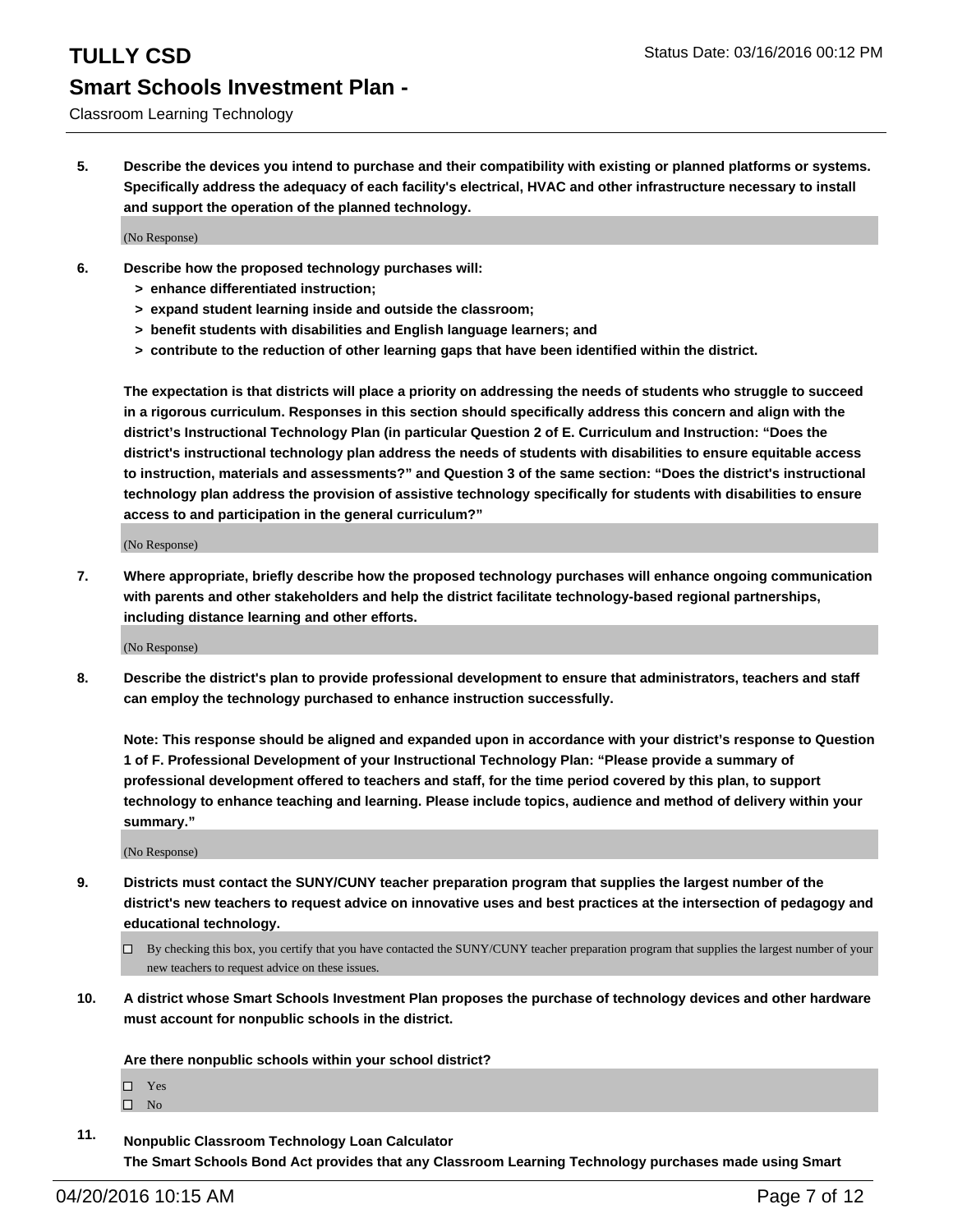# **TULLY CSD** Status Date: 03/16/2016 00:12 PM **Smart Schools Investment Plan -**

**Schools funds shall be lent, upon request, to nonpublic schools in the district. However, no school district shall be required to loan technology in amounts greater than the total obtained and spent on technology pursuant to the Smart Schools Bond Act and the value of such loan may not exceed the total of \$250 multiplied by the nonpublic school enrollment in the base year at the time of enactment. See:**

**http://www.p12.nysed.gov/mgtserv/smart\_schools/docs/Smart\_Schools\_Bond\_Act\_Guidance\_04.27.15\_Final.pdf.**

|                                     | 1. Classroom<br>Technology<br>Sub-allocation | 2. Public<br>Enrollment<br>$(2014 - 15)$ | 3. Nonpublic<br><b>Enrollment</b><br>(2014-15) | 14. Sum of<br>Public and<br>Nonpublic<br>Enrollment                                           | 15. Total Per<br>Pupil Sub-<br>lallocation | 6. Total<br>Nonpublic Loan<br>l Amount |
|-------------------------------------|----------------------------------------------|------------------------------------------|------------------------------------------------|-----------------------------------------------------------------------------------------------|--------------------------------------------|----------------------------------------|
| Calculated Nonpublic Loan<br>Amount |                                              |                                          |                                                | (No Response)   (No Response)   (No Response)   (No Response)   (No Response)   (No Response) |                                            |                                        |

**12. To ensure the sustainability of technology purchases made with Smart Schools funds, districts must demonstrate a long-term plan to maintain and replace technology purchases supported by Smart Schools Bond Act funds. This sustainability plan shall demonstrate a district's capacity to support recurring costs of use that are ineligible for Smart Schools Bond Act funding such as device maintenance, technical support, Internet and wireless fees, maintenance of hotspots, staff professional development, building maintenance and the replacement of incidental items. Further, such a sustainability plan shall include a long-term plan for the replacement of purchased devices and equipment at the end of their useful life with other funding sources.**

 $\Box$  By checking this box, you certify that the district has a sustainability plan as described above.

**13. Districts must ensure that devices purchased with Smart Schools Bond funds will be distributed, prepared for use, maintained and supported appropriately. Districts must maintain detailed device inventories in accordance with generally accepted accounting principles.**

 $\Box$  By checking this box, you certify that the district has a distribution and inventory management plan and system in place.

**14. If you are submitting an allocation for Classroom Learning Technology complete this table. Note that the calculated Total at the bottom of the table must equal the Total allocation for this category that you entered in the SSIP Overview overall budget.**

|                          | Sub-Allocation |
|--------------------------|----------------|
| Interactive Whiteboards  | (No Response)  |
| <b>Computer Servers</b>  | (No Response)  |
| <b>Desktop Computers</b> | (No Response)  |
| Laptop Computers         | (No Response)  |
| <b>Tablet Computers</b>  | (No Response)  |
| Other Costs              | (No Response)  |
| Totals:                  |                |

| Select the allowable expenditure | Item to be purchased | Quantity      | Cost per Item | <b>Total Cost</b> |
|----------------------------------|----------------------|---------------|---------------|-------------------|
| type.                            |                      |               |               |                   |
| Repeat to add another item under |                      |               |               |                   |
| each type.                       |                      |               |               |                   |
| (No Response)                    | (No Response)        | (No Response) | (No Response) | (No Response)     |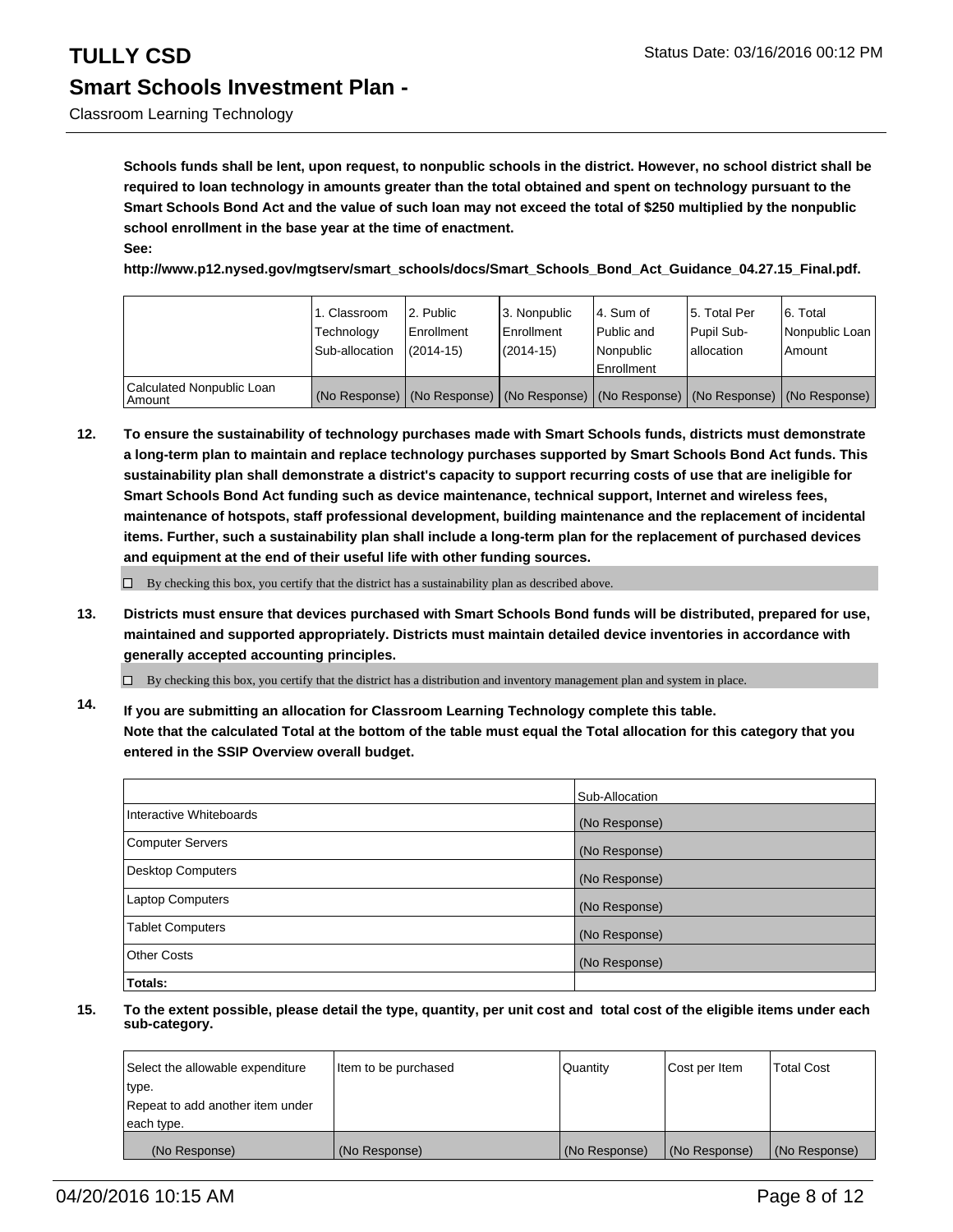Pre-Kindergarten Classrooms

**1. Provide information regarding how and where the district is currently serving pre-kindergarten students and justify the need for additional space with enrollment projections over 3 years.**

(No Response)

- **2. Describe the district's plan to construct, enhance or modernize education facilities to accommodate prekindergarten programs. Such plans must include:**
	- **Specific descriptions of what the district intends to do to each space;**
	- **An affirmation that pre-kindergarten classrooms will contain a minimum of 900 square feet per classroom;**
	- **The number of classrooms involved;**
	- **The approximate construction costs per classroom; and**
	- **Confirmation that the space is district-owned or has a long-term lease that exceeds the probable useful life of the improvements.**

(No Response)

**3. Smart Schools Bond Act funds may only be used for capital construction costs. Describe the type and amount of additional funds that will be required to support ineligible ongoing costs (e.g. instruction, supplies) associated with any additional pre-kindergarten classrooms that the district plans to add.**

(No Response)

**4. All plans and specifications for the erection, repair, enlargement or remodeling of school buildings in any public school district in the State must be reviewed and approved by the Commissioner. Districts that plan capital projects using their Smart Schools Bond Act funds will undergo a Preliminary Review Process by the Office of Facilities Planning.**

| Project Number |  |
|----------------|--|
| (No Response)  |  |

**5. If you have made an allocation for Pre-Kindergarten Classrooms, complete this table. Note that the calculated Total at the bottom of the table must equal the Total allocation for this category that you**

**entered in the SSIP Overview overall budget.**

|                                          | Sub-Allocation |
|------------------------------------------|----------------|
| Construct Pre-K Classrooms               | (No Response)  |
| Enhance/Modernize Educational Facilities | (No Response)  |
| Other Costs                              | (No Response)  |
| Totals:                                  |                |

| Select the allowable expenditure | Item to be purchased | Quantity      | Cost per Item | <b>Total Cost</b> |
|----------------------------------|----------------------|---------------|---------------|-------------------|
| type.                            |                      |               |               |                   |
| Repeat to add another item under |                      |               |               |                   |
| each type.                       |                      |               |               |                   |
| (No Response)                    | (No Response)        | (No Response) | (No Response) | (No Response)     |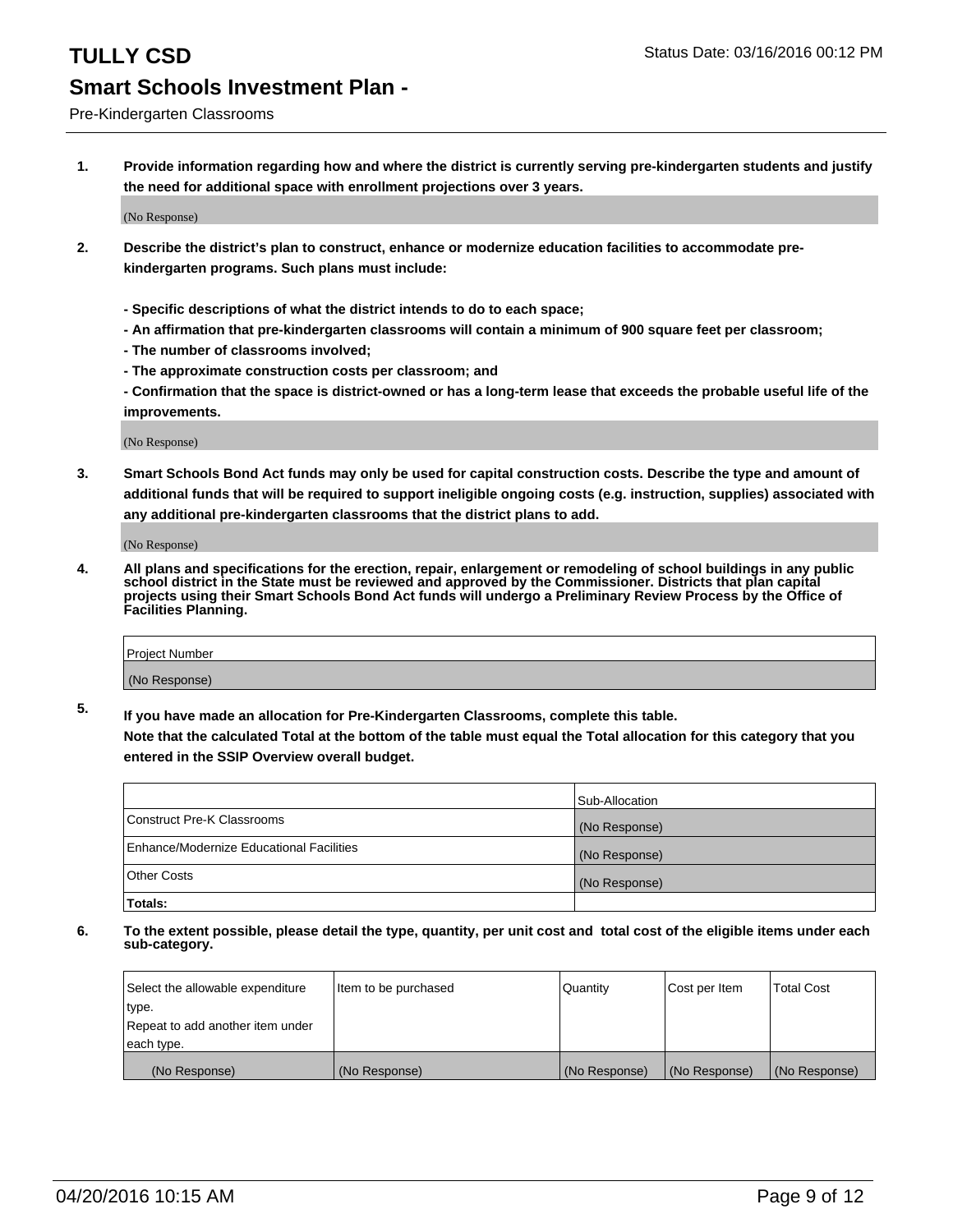Replace Transportable Classrooms

**1. Describe the district's plan to construct, enhance or modernize education facilities to provide high-quality instructional space by replacing transportable classrooms.**

(No Response)

**2. All plans and specifications for the erection, repair, enlargement or remodeling of school buildings in any public school district in the State must be reviewed and approved by the Commissioner. Districts that plan capital projects using their Smart Schools Bond Act funds will undergo a Preliminary Review Process by the Office of Facilities Planning.**

| Project Number |  |
|----------------|--|
| (No Response)  |  |

**3. For large projects that seek to blend Smart Schools Bond Act dollars with other funds, please note that Smart Schools Bond Act funds can be allocated on a pro rata basis depending on the number of new classrooms built that directly replace transportable classroom units.**

**If a district seeks to blend Smart Schools Bond Act dollars with other funds describe below what other funds are being used and what portion of the money will be Smart Schools Bond Act funds.**

(No Response)

**4. If you have made an allocation for Replace Transportable Classrooms, complete this table. Note that the calculated Total at the bottom of the table must equal the Total allocation for this category that you entered in the SSIP Overview overall budget.**

|                                                | Sub-Allocation |
|------------------------------------------------|----------------|
| Construct New Instructional Space              | (No Response)  |
| Enhance/Modernize Existing Instructional Space | (No Response)  |
| <b>Other Costs</b>                             | (No Response)  |
| Totals:                                        |                |

| Select the allowable expenditure | Item to be purchased | Quantity      | Cost per Item | <b>Total Cost</b> |
|----------------------------------|----------------------|---------------|---------------|-------------------|
| type.                            |                      |               |               |                   |
| Repeat to add another item under |                      |               |               |                   |
| each type.                       |                      |               |               |                   |
| (No Response)                    | (No Response)        | (No Response) | (No Response) | (No Response)     |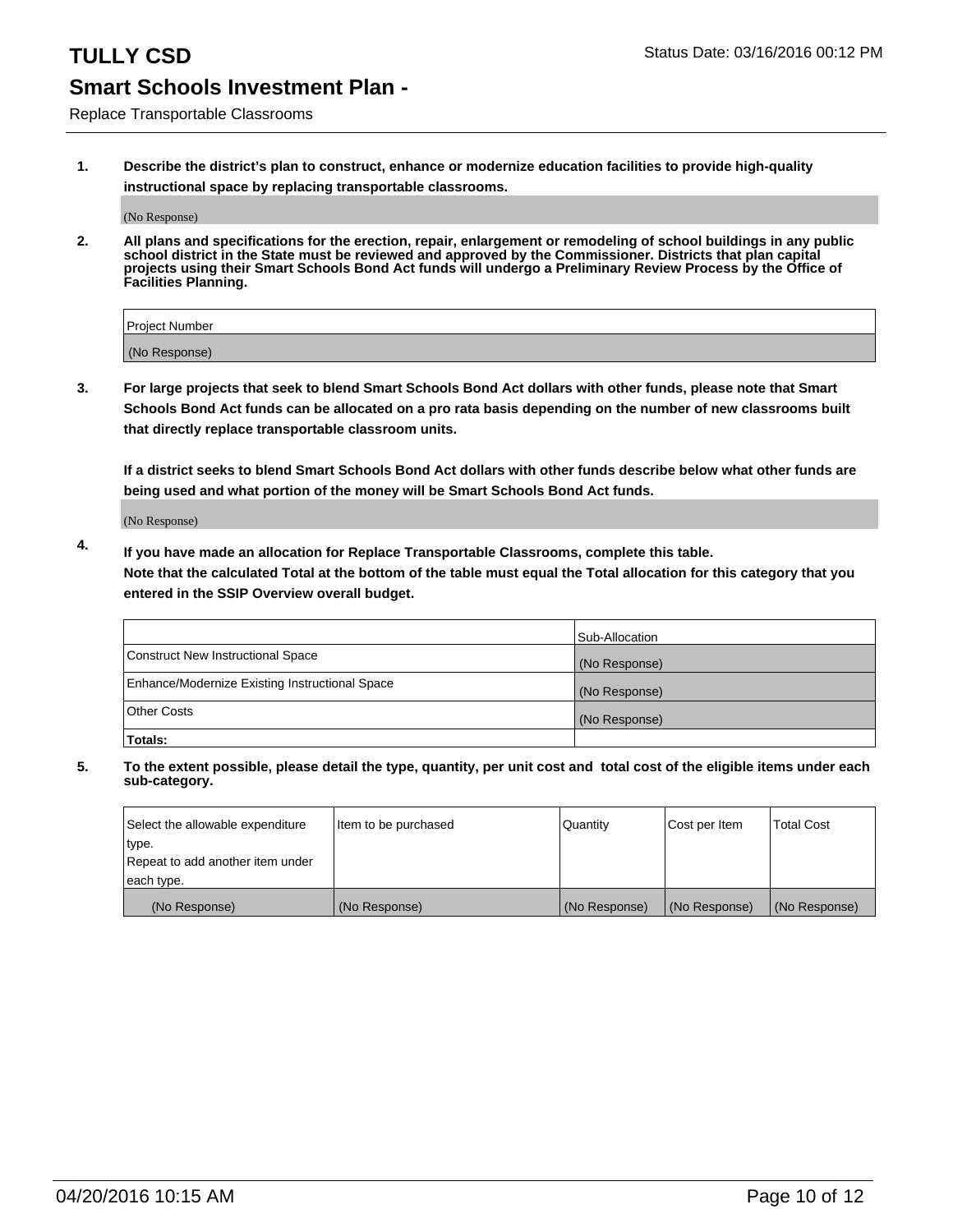**1. Describe how you intend to use Smart Schools Bond Act funds to install high-tech security features in school buildings and on school campuses.**

Tully CSD intends to fully replace our door access controllers, along with all of our interior and exterior surveillance cameras.

**2. All plans and specifications for the erection, repair, enlargement or remodeling of school buildings in any public school district in the State must be reviewed and approved by the Commissioner. Districts that plan capital projects using their Smart Schools Bond Act funds will undergo a Preliminary Review Process by the Office of Facilities Planning.** 

| Project Number |  |
|----------------|--|
| 7-999-SB1      |  |

- **3. Was your project deemed eligible for streamlined Review?**
	- Yes
	- $\square$  No
	- **3a. Districts with streamlined projects must certify that they have reviewed all installations with their licensed architect or engineer of record, and provide that person's name and license number. The licensed professional must review the products and proposed method of installation prior to implementation and review the work during and after completion in order to affirm that the work was code-compliant, if requested.**

 $\boxtimes$  By checking this box, you certify that the district has reviewed all installations with a licensed architect or engineer of record.

**4. Include the name and license number of the architect or engineer of record.**

| <sup> </sup> Name | License Number |
|-------------------|----------------|
| Paul C. Sack      | 58022          |

**5. If you have made an allocation for High-Tech Security Features, complete this table. Note that the calculated Total at the bottom of the table must equal the Total allocation for this category that you entered in the SSIP Overview overall budget.**

|                                                      | Sub-Allocation |
|------------------------------------------------------|----------------|
| Capital-Intensive Security Project (Standard Review) | (No Response)  |
| Electronic Security System                           | 236,500        |
| <b>Entry Control System</b>                          | 83,400         |
| Approved Door Hardening Project                      | (No Response)  |
| Other Costs                                          | (No Response)  |
| Totals:                                              | 319,900.00     |